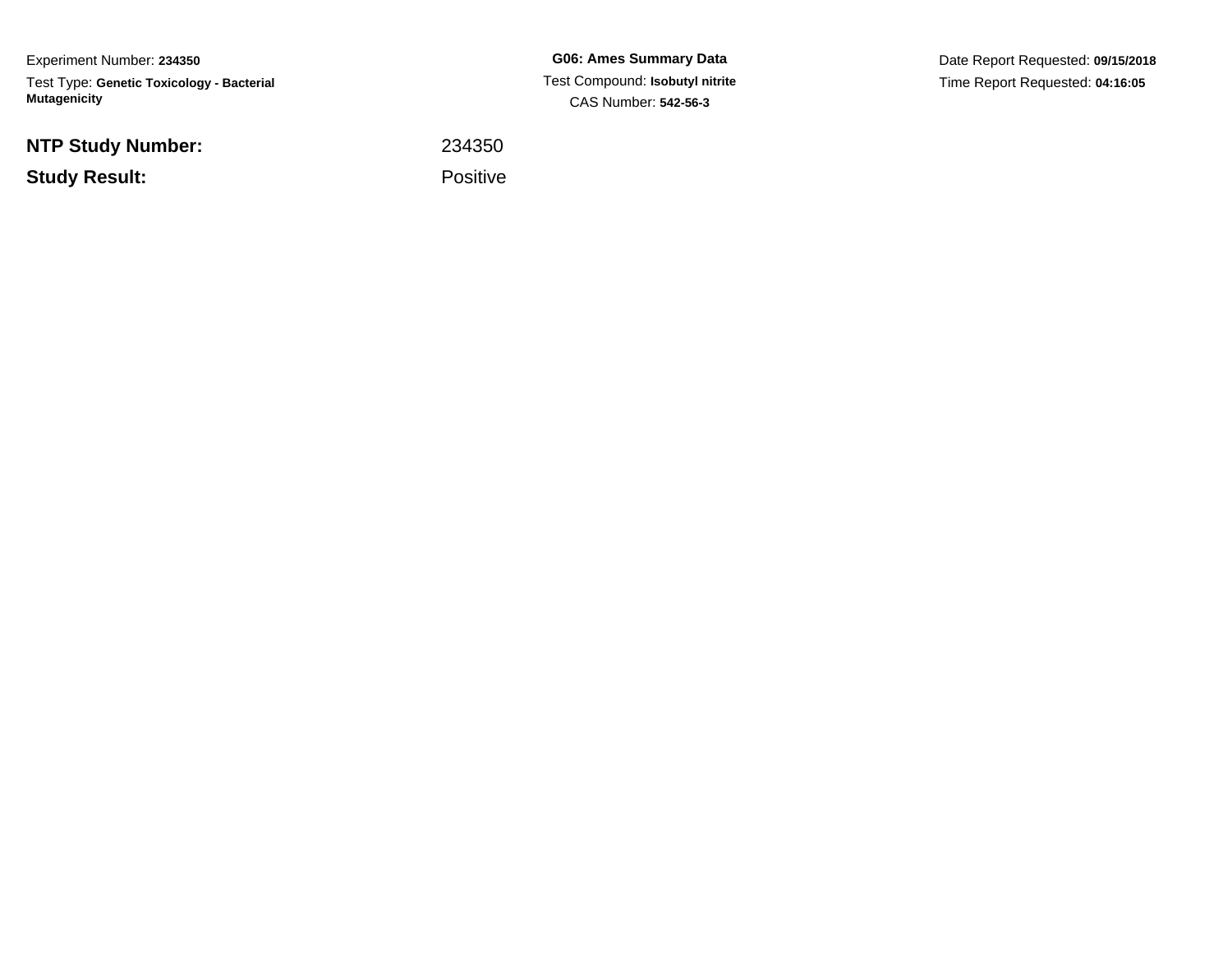Test Type: **Genetic Toxicology - Bacterial Mutagenicity**

# **G06: Ames Summary Data** Test Compound: **Isobutyl nitrite**CAS Number: **542-56-3**

Date Report Requested: **09/15/2018**Time Report Requested: **04:16:05**

| Strain: TA100                 |                   |                   |                        |                        |                     |
|-------------------------------|-------------------|-------------------|------------------------|------------------------|---------------------|
| Dose (ug/Plate)               | <b>Without S9</b> | <b>Without S9</b> | <b>With 10% Rat S9</b> | <b>With 10% Rat S9</b> | With 10% Hamster S9 |
| Vehicle Control <sup>1</sup>  | $118 \pm 4.5$     | $143 \pm 7.1$     | $116 \pm 10.4$         | $132 \pm 7.8$          | $131 \pm 14.3$      |
| 100.0                         | $130 \pm 10.6$    |                   | $130 \pm 3.5$          |                        | $137 \pm 6.7$       |
| 333.0                         | $112 \pm 7.5$     | $115 \pm 11.8$    | $118 \pm 10.9$         | $145 \pm 6.9$          | $141 \pm 2.7$       |
| 1000.0                        | $121 \pm 5.6$     | $108 \pm 5.5$     | $124 \pm 6.4$          | $166 \pm 11.8$         | $144 \pm 2.2$       |
| 3333.0                        | $153 \pm 5.3$     | $153 \pm 5.5$     | $146 \pm 2.3$          | $217 \pm 11.2$         | $197 \pm 5.5$       |
| 6666.0                        |                   | $181 \pm 5.0$     |                        | $222 \pm 17.6$         |                     |
| 10000.0                       | $218 \pm 14.5$    | $0 \pm 0.0^s$     | $221 \pm 7.2$          | $0 \pm 0.0^s$          | $251 \pm 27.5$      |
| <b>Trial Summary</b>          | Positive          | Equivocal         | Positive               | Positive               | Positive            |
| Positive Control <sup>2</sup> |                   |                   | $439 \pm 14.4$         | $456 \pm 24.8$         | $683 \pm 19.1$      |
| Positive Control <sup>3</sup> | $417 \pm 10.7$    | $377 \pm 8.7$     |                        |                        |                     |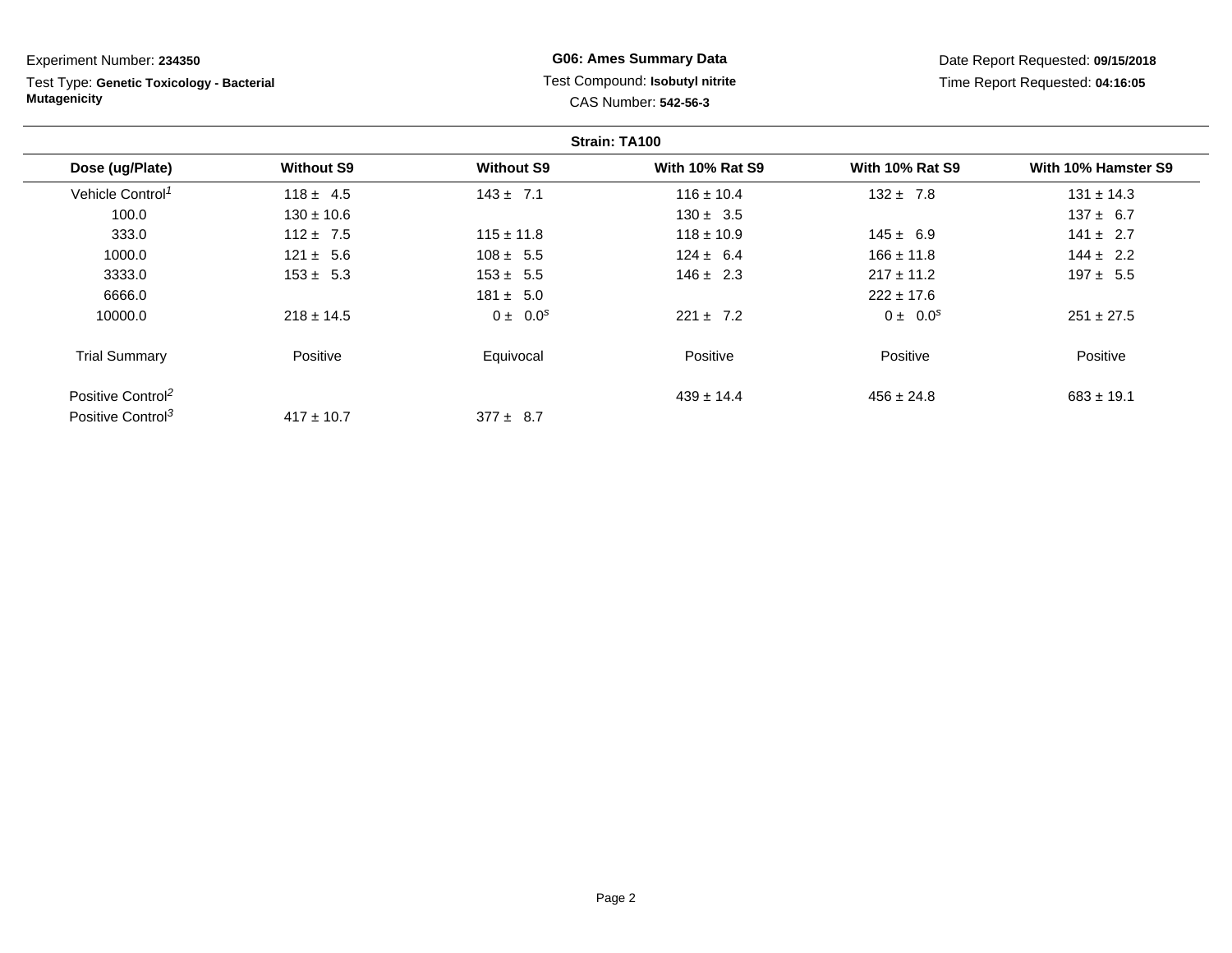Test Type: **Genetic Toxicology - Bacterial Mutagenicity**

### **Strain: TA100**

| Dose (ug/Plate)               | With 10% Hamster S9 |
|-------------------------------|---------------------|
| Vehicle Control <sup>1</sup>  | $116 \pm 3.8$       |
| 100.0                         |                     |
| 333.0                         | $141 \pm 0.9$       |
| 1000.0                        | $152 \pm 10.1$      |
| 3333.0                        | $220 \pm 4.8$       |
| 6666.0                        | $251 \pm 22.5$      |
| 10000.0                       | $138 \pm 69.7$      |
|                               | Positive            |
| <b>Trial Summary</b>          |                     |
| Positive Control <sup>2</sup> | $966 \pm 42.3$      |
| Positive Control <sup>3</sup> |                     |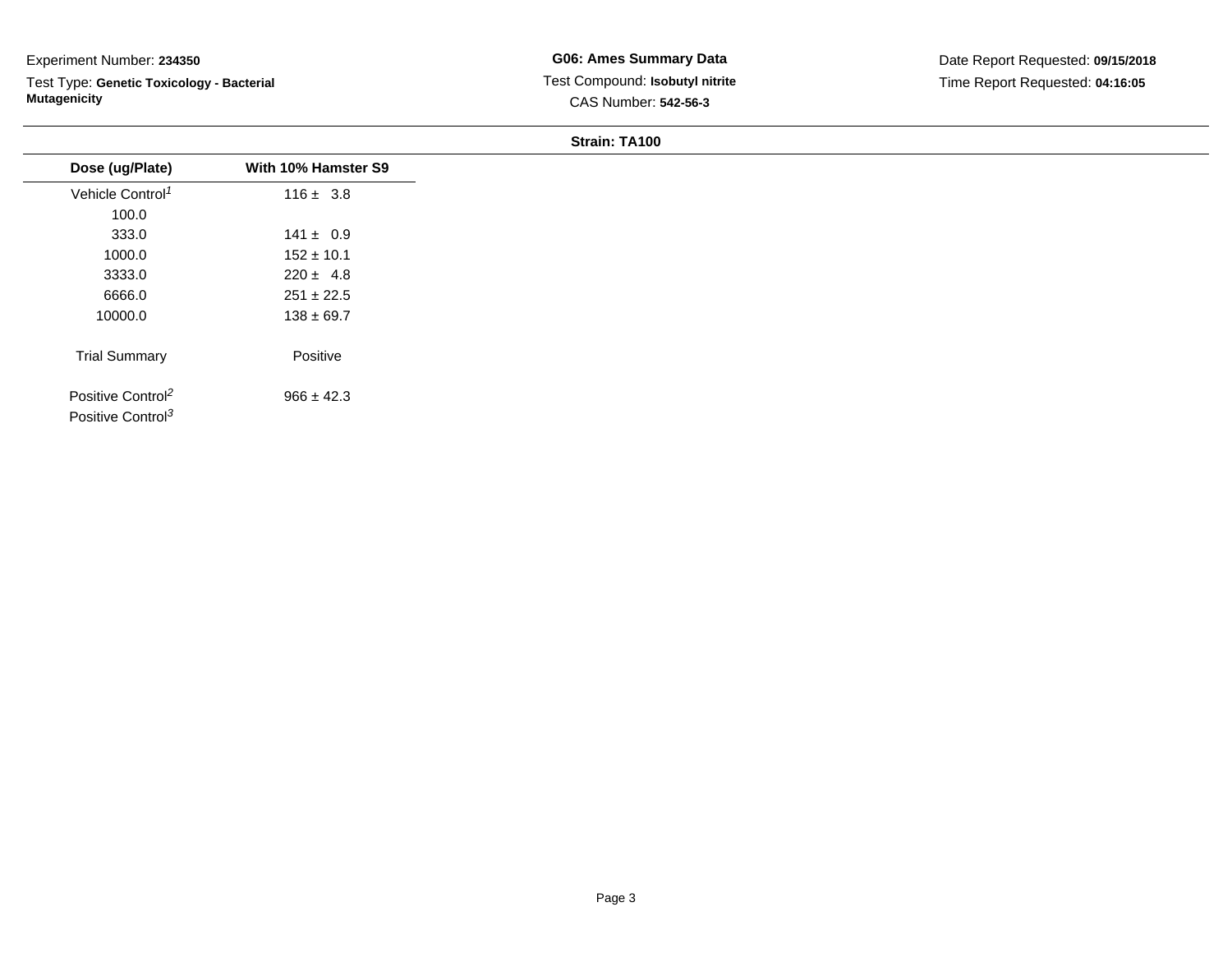Test Type: **Genetic Toxicology - Bacterial Mutagenicity**

# **G06: Ames Summary Data** Test Compound: **Isobutyl nitrite**CAS Number: **542-56-3**

Date Report Requested: **09/15/2018**Time Report Requested: **04:16:05**

| Strain: TA1535                |                   |                   |                        |                        |                     |
|-------------------------------|-------------------|-------------------|------------------------|------------------------|---------------------|
| Dose (ug/Plate)               | <b>Without S9</b> | <b>Without S9</b> | <b>With 10% Rat S9</b> | <b>With 10% Rat S9</b> | With 10% Hamster S9 |
| Vehicle Control <sup>1</sup>  | $36 \pm 3.2$      | $18 \pm 0.9$      | $36 \pm 8.6$           | $27 \pm 5.8$           | $35 \pm 5.0$        |
| 100.0                         | $25 \pm 4.9$      |                   | $24 \pm 2.3$           |                        | $30 \pm 2.8$        |
| 333.0                         | $22 \pm 3.8$      | $25 \pm 1.9$      | $28 \pm 7.0$           | $23 \pm 4.4$           | $24 \pm 2.3$        |
| 1000.0                        | $27 \pm 0.6$      | $29 \pm 1.3$      | $31 \pm 3.3$           | $23 \pm 3.2$           | $30 \pm 1.7$        |
| 3333.0                        | $32 \pm 3.0$      | $34 \pm 2.3$      | $32 \pm 2.9$           | $19 \pm 3.2$           | $38 \pm 5.2$        |
| 6666.0                        |                   | $30 \pm 4.7$      |                        | $21 \pm 7.4$           |                     |
| 10000.0                       | $60 \pm 1.7$      | $20 \pm 11.3^s$   | $52 \pm 6.9$           | $0 \pm 0.0^s$          | $13 \pm 13.3^s$     |
| <b>Trial Summary</b>          | Equivocal         | Equivocal         | Equivocal              | Negative               | Negative            |
| Positive Control <sup>2</sup> |                   |                   |                        |                        |                     |
| Positive Control <sup>3</sup> | $476 \pm 28.6$    | $342 \pm 42.1$    |                        |                        |                     |
| Positive Control <sup>4</sup> |                   |                   | $324 \pm 11.1$         | $178 \pm 24.1$         | $314 \pm 9.5$       |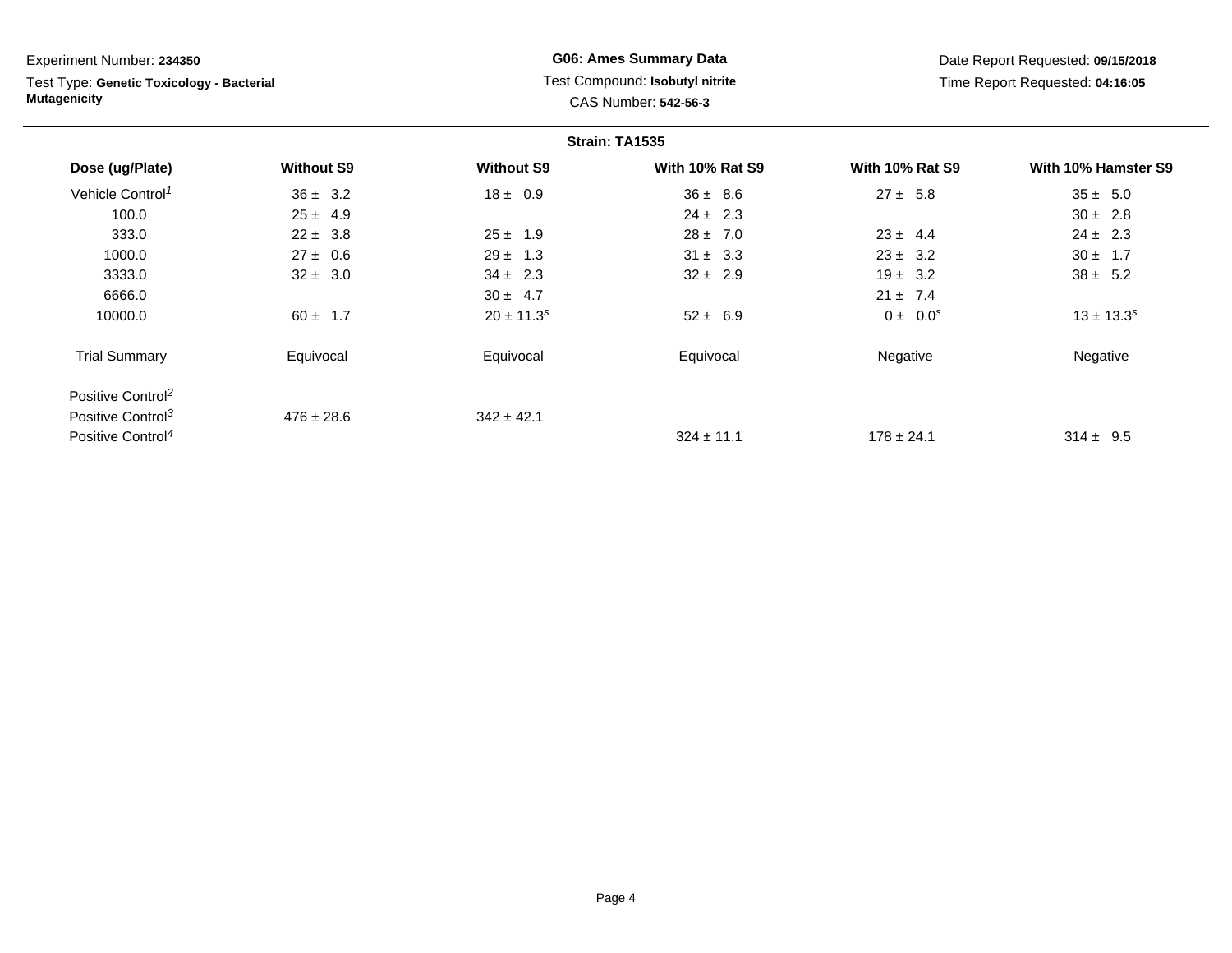Test Type: **Genetic Toxicology - Bacterial Mutagenicity**

### **Strain: TA1535**

| Dose (ug/Plate)               | With 10% Hamster S9 |
|-------------------------------|---------------------|
| Vehicle Control <sup>1</sup>  | $17 \pm 0.0$        |
| 100.0                         |                     |
| 333.0                         | $27 \pm 4.9$        |
| 1000.0                        | $25 \pm 2.6$        |
| 3333.0                        | $58 \pm 1.8$        |
| 6666.0                        | $62 \pm 7.3$        |
| 10000.0                       | $0 \pm 0.0^s$       |
| <b>Trial Summary</b>          | Positive            |
| Positive Control <sup>2</sup> | $245 \pm 10.7$      |
| Positive Control <sup>3</sup> |                     |
| Positive Control <sup>4</sup> |                     |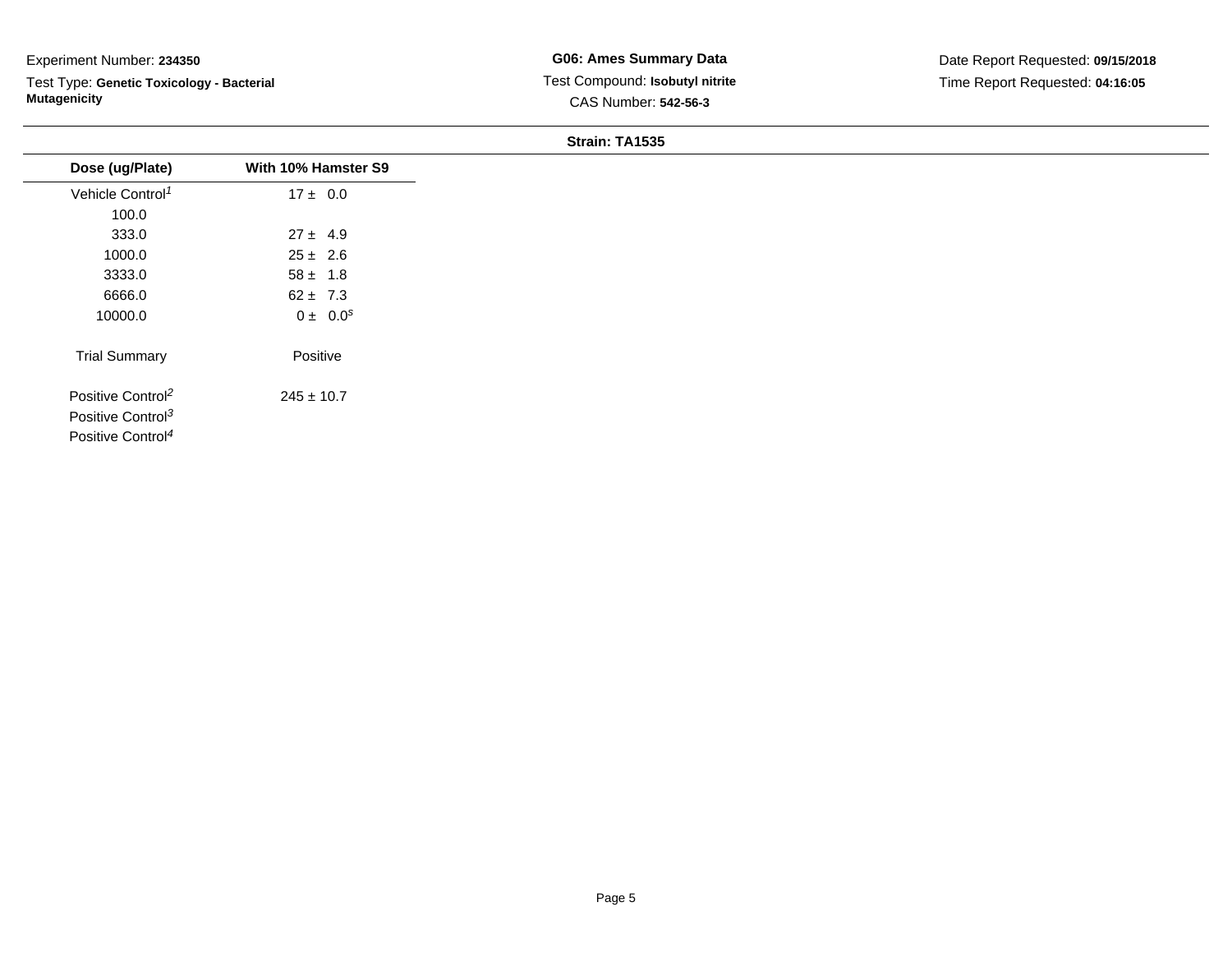| Experiment Number: 234350                 | <b>G06: Ames Summary Data</b>   | Date Report Requested: 09/15/2018 |                     |  |
|-------------------------------------------|---------------------------------|-----------------------------------|---------------------|--|
| Test Type: Genetic Toxicology - Bacterial | Test Compound: Isobutyl nitrite | Time Report Requested: 04:16:05   |                     |  |
| <b>Mutagenicity</b>                       |                                 | CAS Number: 542-56-3              |                     |  |
|                                           |                                 | Strain: TA1537                    |                     |  |
| Dose (ug/Plate)                           | <b>Without S9</b>               | <b>With 10% Rat S9</b>            | With 10% Hamster S9 |  |
| Vehicle Control <sup>1</sup>              | $8 \pm 0.7$                     | $8 \pm 2.6$                       | $7 \pm 3.1$         |  |
| 100.0                                     | $5 \pm 1.2$                     | $7 \pm 0.9$                       | $12 \pm 2.6$        |  |
| 333.0                                     | $5 \pm 0.7$                     | $12 \pm 1.5$                      | $9 \pm 1.8$         |  |
| 1000.0                                    | $6 \pm 1.2$                     | $6 \pm 1.7$                       | $6 \pm 1.8$         |  |
| 3333.0                                    | $7 \pm 1.5$                     | $8 \pm 1.9$                       | $6 \pm 1.5$         |  |
| 10000.0                                   | $9 \pm 1.5$                     | $7 \pm 0.9$                       | $2 \pm 2.3^s$       |  |
| <b>Trial Summary</b>                      | Negative                        | Negative                          | Negative            |  |
| Positive Control <sup>4</sup>             |                                 | $292 \pm 1.9$                     | $319 \pm 28.5$      |  |
| Positive Control <sup>5</sup>             | $151 \pm 11.7$                  |                                   |                     |  |

Page 6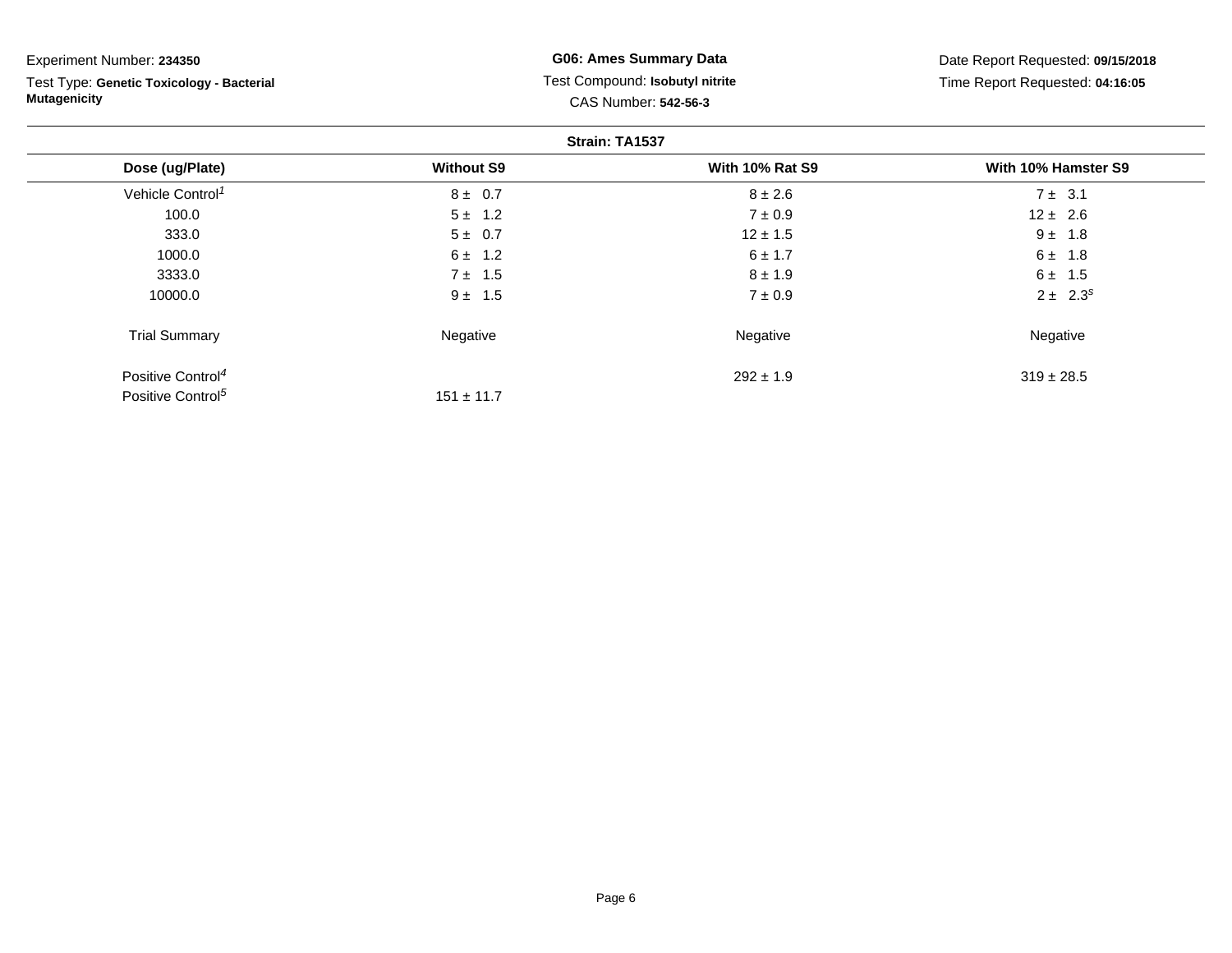| Experiment Number: 234350                 | <b>G06: Ames Summary Data</b>   | Date Report Requested: 09/15/2018 |                     |  |  |  |
|-------------------------------------------|---------------------------------|-----------------------------------|---------------------|--|--|--|
| Test Type: Genetic Toxicology - Bacterial | Test Compound: Isobutyl nitrite | Time Report Requested: 04:16:05   |                     |  |  |  |
| <b>Mutagenicity</b>                       | CAS Number: 542-56-3            |                                   |                     |  |  |  |
| <b>Strain: TA98</b>                       |                                 |                                   |                     |  |  |  |
| Dose (ug/Plate)                           | <b>Without S9</b>               | <b>With 10% Rat S9</b>            | With 10% Hamster S9 |  |  |  |
| Vehicle Control <sup>1</sup>              | $26 \pm 0.6$                    | $44 \pm 4.6$                      | $36 \pm 0.0$        |  |  |  |
| 100.0                                     | $21 \pm 1.5$                    | $31 \pm 1.9$                      | $32 \pm 3.5$        |  |  |  |
| 333.0                                     | $22 \pm 3.5$                    | $36 \pm 3.8$                      | $34 \pm 5.0$        |  |  |  |
| 1000.0                                    | $15 \pm 3.5$                    | $33 \pm 1.8$                      | $39 \pm 3.5$        |  |  |  |
| 3333.0                                    | $20 \pm 4.3$                    | $25 \pm 3.2$                      | $40 \pm 6.1$        |  |  |  |
| 10000.0                                   | $32 \pm 2.6$                    | $31 \pm 1.2$                      | $11 \pm 11.0^s$     |  |  |  |
| <b>Trial Summary</b>                      | Negative                        | Negative                          | Negative            |  |  |  |
| Positive Control <sup>2</sup>             |                                 | $313 \pm 4.1$                     | $691 \pm 134.3$     |  |  |  |
| Positive Control <sup>6</sup>             | $749 \pm 43.9$                  |                                   |                     |  |  |  |